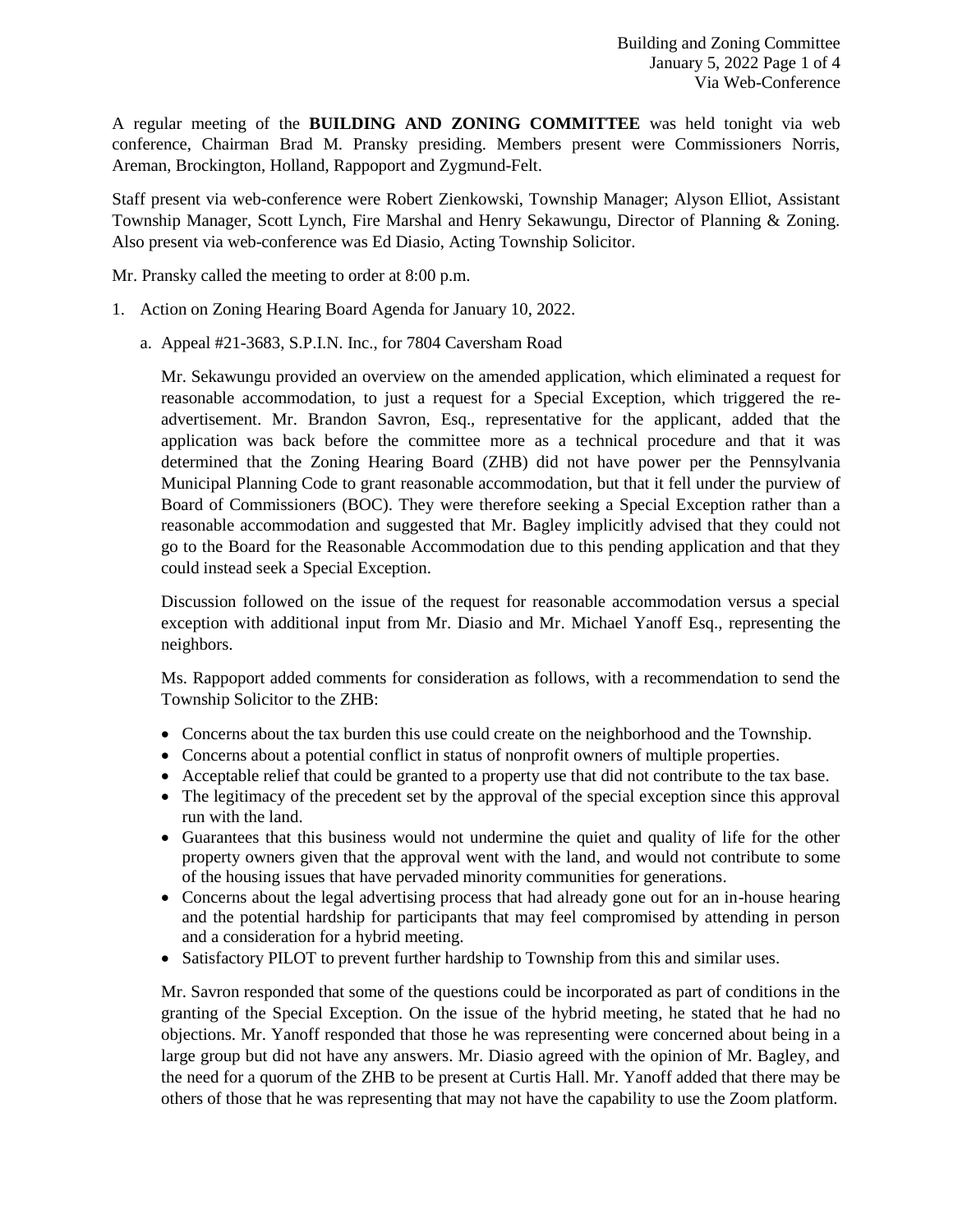Mr. Zygmund-Felt asked about the position by Mr. Yanoff who responded that this was a health safety and welfare issue among others, and his clients were opposed to this use at this location.

To a question raised by Mr. Zygmund-Felt regarding Township Counsel's position, Mr. Diasio responded that the Building and Zoning Committee had not provided specifics on his role with respect to the application, but the options included opposing, supporting or providing input at the hearing on this application. At this time, he would be in attendance at the meeting to ensure that reasonable conditions were incorporated as part of the hearing.

Mr. Pransky asked for a response regarding the concerns raised earlier and Mr. Savron responded that his client did not have any issues agreeing to conditions related to no live-in staff, no special modifications to the home, licensing, maintenance of the property, minimum number of staffing at all times, which they would be amenable to as part of the approval. On the question about trash pickup, snow plowing, Fire and EMS, and if this would be the responsibility of the Township including snow plowing, EMS and fire, he offered that he would not be able to committee anything at this time on a PILOT, without a firm number as had been discussed with Mr. Bagley. The request as he understood it was for his client to contribute to the Township as a family unit and an equal, similar to all the other residents.

Upon motion of Ms. Rappoport, the Committee made a motion to send counsel to the Zoning Hearing Board based on the questions and concerns raised by the Committee about hardship, safety and the economic viability of the proposed, as summarized. The motion passed 5-0-1 and 1 recusal (Ayes: Pransky, Rappoport, Norris, Zygmund-Felt, Brockington; Abstained: Areman; Mr. Holland recused himself from the hearing due to a conflict of interest).

b. Appeal #20-3691 Kevin & Elise Dunn for 7918 & 7920 Hidden Lane

Mr. Sekawungu provided an overview of the application and explained that the property located in the R1 Residential Zoning District was a legal nonconforming use in that it was an attached dwelling unit, while the district only permitted detached dwellings and with the proposal by the applicant to do a consolidation, this would constitute the expansion of a nonconformity, since the dwelling would remain attached on both sides.

Mr. Yanoff added that with the separate deeds that existed, they would still need to go back for a reverse subdivision. The use and look would not change as all the improvements would be on the interior, with minor exterior improvements.

Ms. Rappoport asked about the occupancy, and Mr. Dunn shared that the property was subdivided into five units in total, and that the individual who lived in the adjacent property had passed away, leading to hoarding of cats and deterioration by the new occupants. Mr. Dunn purchased the property to stay any additional deterioration and also in order to preserve the Trumbauer architecture on this property. They were going to remediate it and instead of five (5) dwelling units, it would now have four (4) dwelling units.

Mr. Zygmund-Felt asked about the potential reassessment of this property with the consolidation and renovations, and Mr. Diasio added that the reverse subdivision would trigger changes in the assessment which as with any reassessment, would be subject to review by the Township for action.

Ms. Rappoport made a motion to support the application and the motion was approved.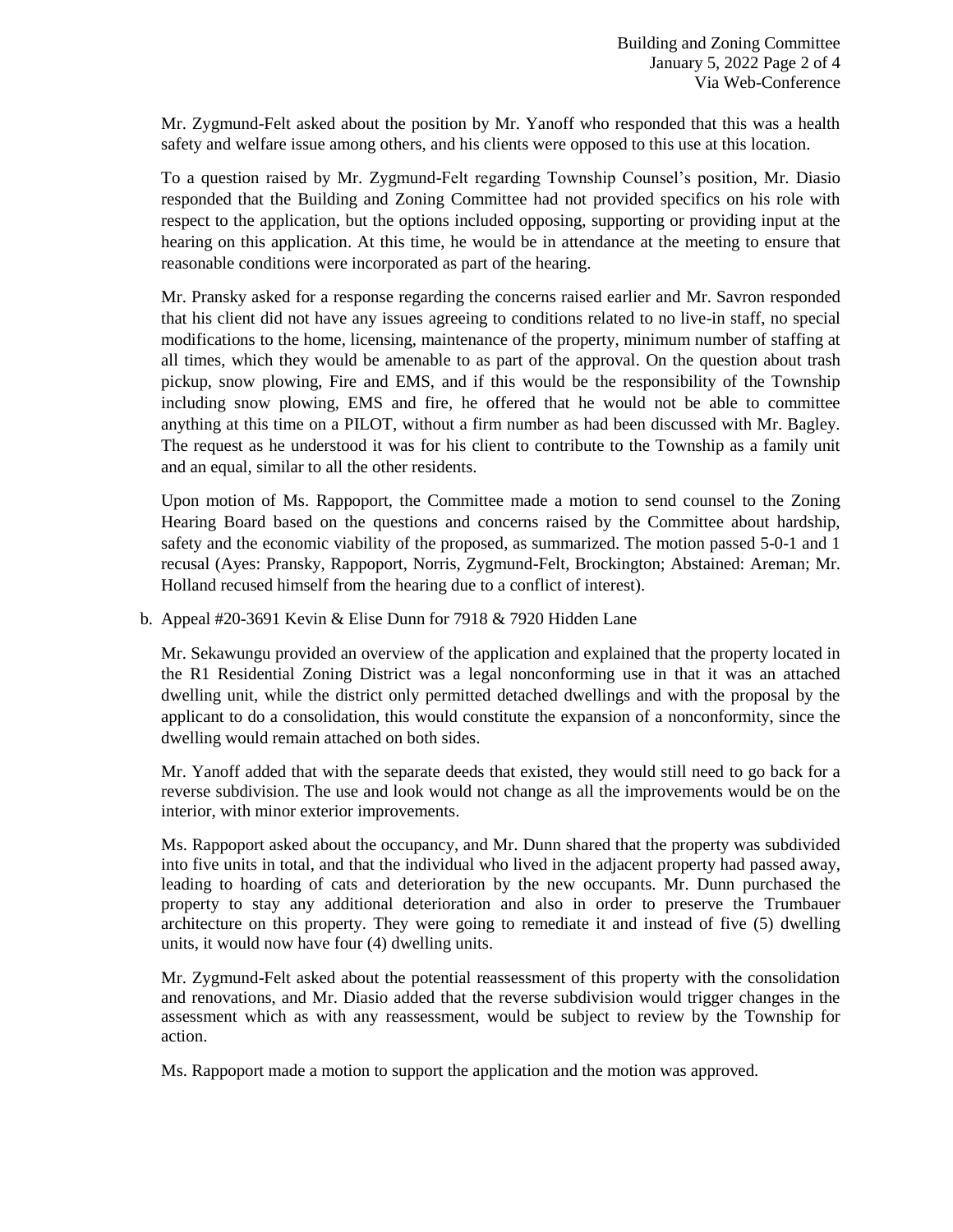2. Receipt of the Planning Commission Meeting Minutes for December 20, 2021.

Upon Motion of Mr. Pransky, the Committee unanimously received the Planning Commission minutes from the December 20, 2021 meeting.

- 3. Review of ZHB Decisions
	- a. Appeal # 20-3679 Zenida Driver (Sunrise Community of Pennsylvania) for 2 Edgemoor Rd

Mr. Pransky expressed concerns about some of the conditions in the decision specific to item 5 and 11, and whether these conditions could be addressed as part of the Order and or appeal process. Mr. Diasio suggested that if the Committee appealed the decision, there could be a settlement as part of a reasonable agreement, or they could appeal it and let it play out in the courts. Ms. Rappoport raised concerns about item 2, and the potential gap in the age limit of 18- 21, which could create an issue for the school district. Mr. Brockington suggested that the concerns raised were minor and could be resolved without incurring legal bills as part of an appeal. Mr. Pransky suggested that with the decision and conditions which went with the land, the Township needed to ensure it was protected. Mr. Areman suggested having the ZHB craft their decisions more artfully in the future and Mr. Diasio agreed.

Mr. Lynch added that as part of the inspection of the property per condition 6, there would be additional requirements and enforcement of these conditions with the potential of a sprinkler system among life and safety requirements, and based on additional input from EMS.

Mr. Brockington made a motion for no action, with the condition that the property be maintained including snow removal, and to have Mr. Diasio follow up with the applicant regarding items 2, 5 and 12 as raised by the Committee. The motion passed unanimously.

b. Appeal #20-3684 Highland Yorktown Associates for 115 Yorktown Plaza

Mr. Pransky expressed concerns about the wording of the decision.

Upon motion of Mr. Pransky the committee moved to take no action. The motion passed unanimously.

4. Report of the Building Inspector for December 2021

Mr. Sekawungu provided highlights on the status of building permits over the last four years and the 2021 permit increases due to inclement weather, which triggered damage to properties across the Township.

Upon motion of Mr. Pransky, the Committee unanimously received the report of the Building Inspector for December 2021.

- 5. Old Business None
- 6. New Business
	- a. Review of proposed PILOT Agreement between Cheltenham Township and Sunrise Community of Pennsylvania Inc., for the property located at 2 Edgemoor Road, Cheltenham, PA 19027.

The Committee was pleased about the agreement and consideration for the 100% tax PILOT program, and hoped that a precedent was set for future applications of this nature and requested that this PILOT agreement be communicated to the School Board as part of their upcoming joint